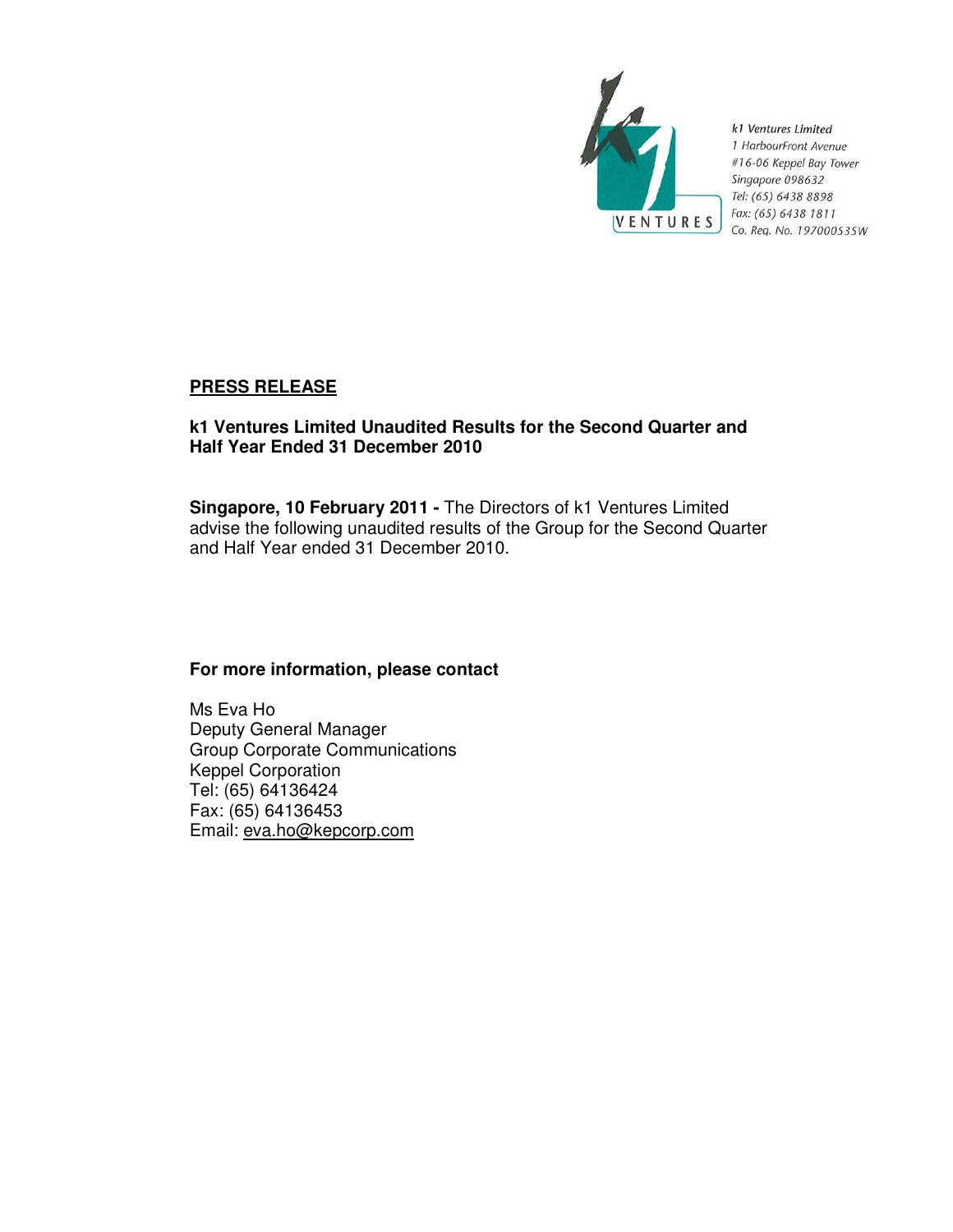## **K1 VENTURES LIMITED**

Co. Reg. No. 197000535W (Incorporated in the Republic of Singapore)

# **SECOND QUARTER 2011 FINANCIAL STATEMENTS**

## **TABLE OF CONTENTS**

| Paragraph      | <b>Description</b>                             | Page     |
|----------------|------------------------------------------------|----------|
|                | <b>FINANCIAL STATEMENTS</b>                    | $1 - 13$ |
| 1              | GROUP PROFIT AND LOSS ACCOUNT                  | 1        |
| $\overline{c}$ | CONSOLIDATED STATEMENT OF COMPREHENSIVE INCOME | 3        |
| 3              | <b>BALANCE SHEETS</b>                          | 4        |
| 4              | STATEMENTS OF CHANGES IN EQUITY                | 6        |
| 5              | CONSOLIDATED STATEMENT OF CASH FLOWS           | 8        |
| 6              | <b>AUDIT</b>                                   | 9        |
| 7              | <b>AUDITORS' REPORT</b>                        | 9        |
| 8              | <b>ACCOUNTING POLICIES</b>                     | 9        |
| 9              | CHANGES IN THE ACCOUNTING POLICIES             | 9        |
| 10             | REVIEW OF GROUP PERFORMANCE                    | 9        |
| 11             | VARIANCE FROM FORECAST STATEMENT               | 10       |
| 12             | <b>PROSPECTS</b>                               | 10       |
| 13             | <b>DIVIDEND</b>                                | 10       |
| 14             | <b>SEGMENT ANALYSIS</b>                        | 11       |
| 15             | <b>REVIEW OF SEGMENT PERFORMANCE</b>           | 13       |
| 16             | INTERESTED PERSON TRANSACTIONS                 | 13       |
|                | <b>CONFIRMATION BY THE BOARD</b>               | 14       |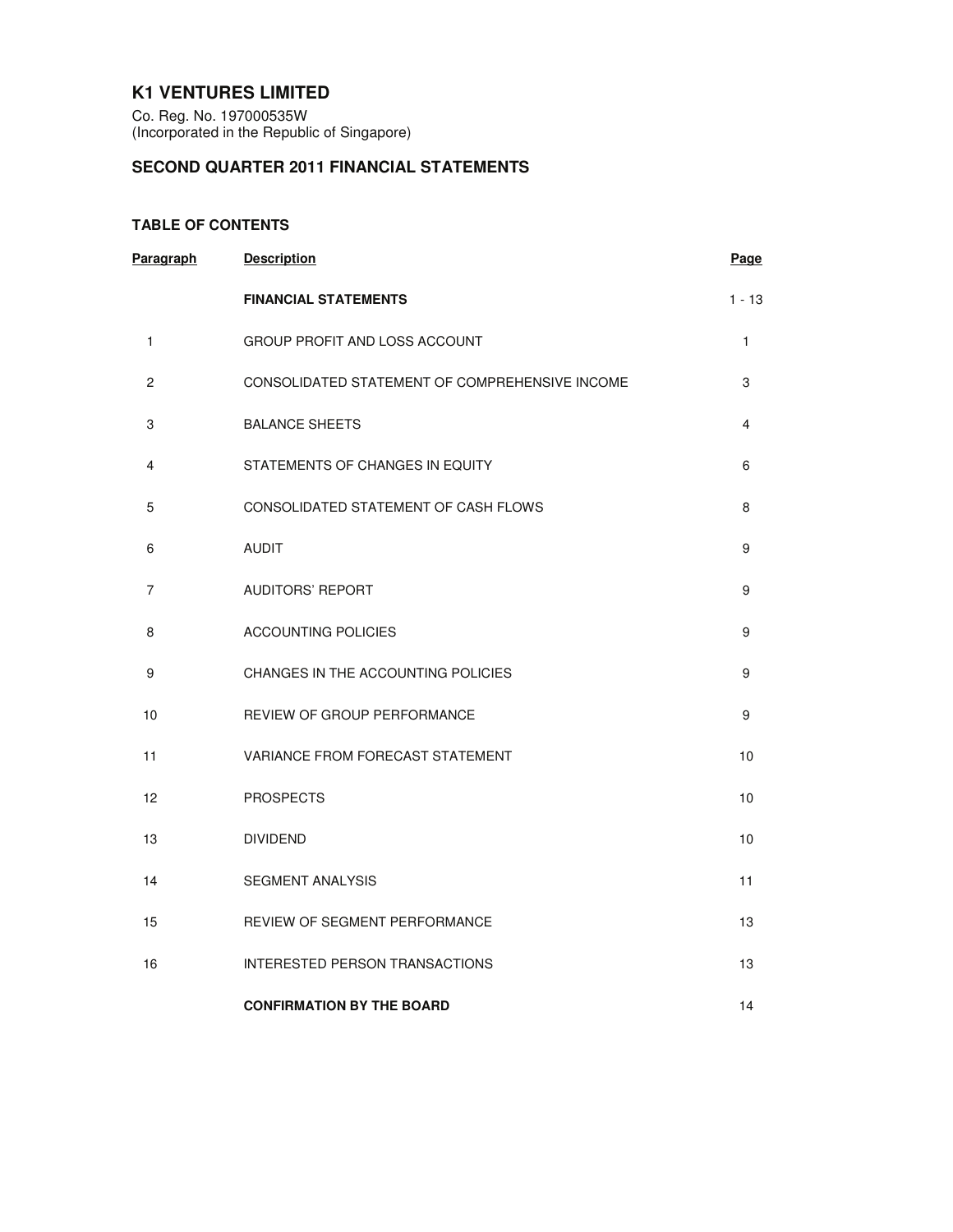## **K1 VENTURES LIMITED**

## **SECOND QUARTER 2011 FINANCIAL STATEMENTS**

#### **UNAUDITED RESULTS FOR SECOND QUARTER AND HALF YEAR ENDED 31 DECEMBER 2010**

The Directors of **k1 Ventures Limited** advise the following unaudited results of the Group for the second quarter and half year ended 31 December 2010.

## **1. GROUP PROFIT AND LOSS ACCOUNT**

**for the second quarter and half year ended 31 December 2010** 

|                                                                                                                                             | <b>Note</b>                      | 1 Oct 10<br>to<br>31 Dec 10<br>\$'000 | 1 Oct 09<br>to<br>31 Dec 09<br>\$'000 | $+/(-)$ %                               | 1 Jul 10<br>to<br>31 Dec 10<br>\$'000 | 1 Jul 09<br>to<br>31 Dec 09<br>\$'000  | $+/(-)$ %                              |
|---------------------------------------------------------------------------------------------------------------------------------------------|----------------------------------|---------------------------------------|---------------------------------------|-----------------------------------------|---------------------------------------|----------------------------------------|----------------------------------------|
| Revenue                                                                                                                                     | 1a                               | 16,028                                | 18,009                                | (11.0)                                  | 32,562                                | 39.154                                 | (16.8)                                 |
| Staff costs<br>Depreciation and amortisation<br>Other operating expenses                                                                    |                                  | (2,481)<br>(8, 236)<br>(4, 437)       | (2,764)<br>(12,966)<br>(4,203)        | (10.2)<br>(36.5)<br>5.6                 | (4,918)<br>(16, 922)<br>(8, 567)      | (5.637)<br>(26, 165)<br>(8, 541)       | (12.8)<br>(35.3)<br>0.3                |
| <b>Operating profit/(loss)</b><br>Finance expenses<br>Foreign exchange loss<br>Share of results of associated<br>company and joint ventures |                                  | 874<br>(1,833)<br>(352)<br>2,570      | (1,924)<br>(2, 142)<br>(56)<br>3,685  | <b>NM</b><br>(14.4)<br>>500.0<br>(30.3) | 2,155<br>(3,853)<br>(1, 141)<br>4,202 | (1, 189)<br>(4, 402)<br>(477)<br>5,699 | <b>NM</b><br>(12.5)<br>139.2<br>(26.3) |
| Profit/(loss) before taxation<br>Taxation                                                                                                   |                                  | 1,259<br>(1, 556)                     | (437)<br>(147)                        | <b>NM</b><br>>500.0                     | 1,363<br>(3,710)                      | (369)<br>(580)                         | <b>NM</b><br>>500.0                    |
| Loss for the period                                                                                                                         |                                  | (297)                                 | (584)                                 | (49.1)                                  | (2, 347)                              | (949)                                  | 147.3                                  |
| Attributable to:<br>Shareholders of the Company<br>Non-controlling interests                                                                |                                  | (812)<br>515                          | (550)<br>(34)                         | 47.6<br><b>NM</b>                       | (2,967)<br>620                        | (670)<br>(279)                         | 342.8<br><b>NM</b>                     |
|                                                                                                                                             |                                  | (297)                                 | (584)                                 | (49.1)                                  | (2, 347)                              | (949)                                  | 147.3                                  |
| <b>EBITDA*</b>                                                                                                                              |                                  | 11,328                                | 14,671                                | (22.8)                                  | 22,138                                | 30,198                                 | (26.7)                                 |
| Loss per ordinary share                                                                                                                     |                                  |                                       |                                       |                                         |                                       |                                        |                                        |
| - basic<br>- diluted                                                                                                                        | 1 <sub>d</sub><br>1 <sub>d</sub> | $(0.04)$ cts<br>$(0.04)$ cts          | $(0.02)$ cts<br>$(0.02)$ cts          | 100.0<br>100.0                          | $(0.14)$ cts<br>$(0.14)$ cts          | $(0.03)$ cts<br>$(0.03)$ cts           | 366.7<br>366.7                         |

\* EBITDA is defined as profit before tax, finance expenses, depreciation and amortisation.

\*\* NM - Not meaningful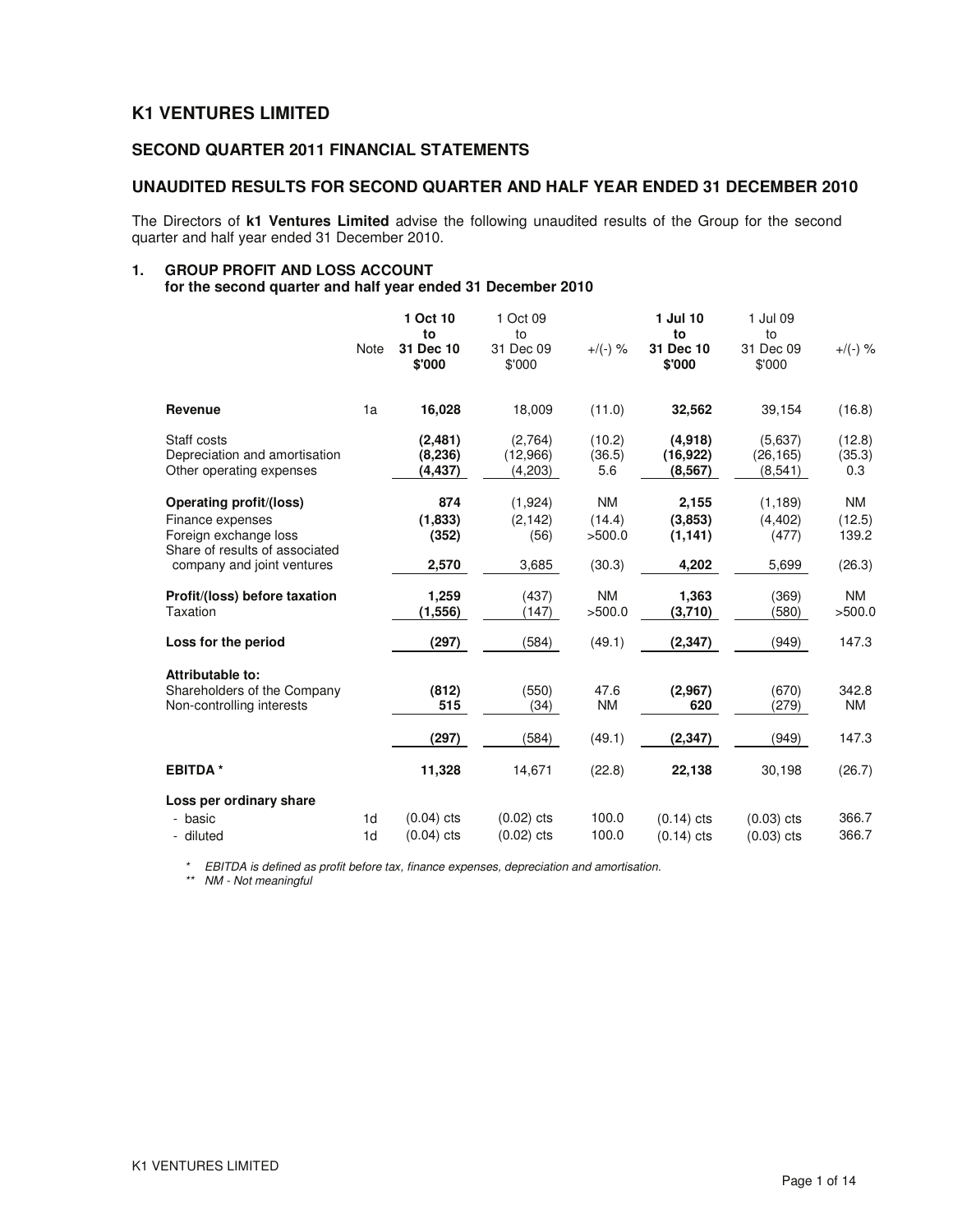#### **NOTES TO GROUP PROFIT AND LOSS ACCOUNT**

## 1a. Breakdown of revenue

|                                                            | 1 Oct 10<br>to<br>31 Dec 10<br>\$'000 | 1 Oct 09<br>to<br>31 Dec 09<br>\$'000 | $+/(-)$<br>$\%$ | 1 Jul 10<br>to<br>31 Dec 10<br>\$'000 | 1 Jul 09<br>to<br>31 Dec 09<br>\$'000 | $+$ /(-)<br>$\%$ |
|------------------------------------------------------------|---------------------------------------|---------------------------------------|-----------------|---------------------------------------|---------------------------------------|------------------|
| Revenue from transportation leasing                        | 12,811                                | 13,343                                | (4.0)           | 24,033                                | 28.465                                | (15.6)           |
| Proceeds from sale of investments<br>Interest income from: | 1,454                                 | 796                                   | 82.7            | 2,507                                 | 4,166                                 | (39.8)           |
| - Related parties                                          | 104                                   | 80                                    | 30.0            | 197                                   | 165                                   | 19.4             |
| - Others                                                   | 64                                    | 203                                   | (68.5)          | 131                                   | 398                                   | (67.1)           |
| <b>Others</b>                                              | 1,595                                 | 3.587                                 | (55.5)          | 5,694                                 | 5,960                                 | (4.5)            |
|                                                            | 16,028                                | 18,009                                | (11.0)          | 32,562                                | 39,154                                | (16.8)           |

1b. Pre-tax profit of the Group is arrived at after crediting/(charging) the following:

|                                                                      | 1 Oct 10<br>to<br>31 Dec 10<br>\$'000 | 1 Oct 09<br>to<br>31 Dec 09<br>\$'000 | $+$ /(-)<br>% | 1 Jul 10<br>to<br>31 Dec 10<br>\$'000 | 1 Jul 09<br>to<br>31 Dec 09<br>\$'000 | $+$ /(-)<br>$\%$ |
|----------------------------------------------------------------------|---------------------------------------|---------------------------------------|---------------|---------------------------------------|---------------------------------------|------------------|
| Profit on disposal of fixed assets                                   | 632                                   | 2,395                                 | (73.6)        | 3,580                                 | 3.669                                 | (2.4)            |
| Profit on sale of investments<br>(Provision)/write-back of provision | 1.454                                 | 796                                   | 82.7          | 2,507                                 | 4,166                                 | (39.8)           |
| for doubtful debts                                                   | (23)                                  | 64                                    | <b>NM</b>     | (23)                                  | 58                                    | ΝM               |

1c. There was no material adjustment for under or over provision of tax in respect of prior years.

## 1d. Loss per ordinary share

|      |                                                                                          |              | <b>GROUP</b> |                          |              | <b>GROUP</b> |                          |
|------|------------------------------------------------------------------------------------------|--------------|--------------|--------------------------|--------------|--------------|--------------------------|
|      |                                                                                          | 1 Oct 10     | 1 Oct 09     | $+$ /(-)                 | 1 Jul 10     | 1 Jul 09     |                          |
|      |                                                                                          | to           | to           | $\%$                     | to           | to           | $+/(-)$<br>$\frac{1}{6}$ |
|      |                                                                                          | 31 Dec 10    | 31 Dec 09    |                          | 31 Dec 10    | 31 Dec 09    |                          |
|      | Loss per ordinary share of the Group based on net<br>loss attributable to shareholders:- |              |              |                          |              |              |                          |
| (i)  | Based on weighted average number of shares                                               | $(0.04)$ cts | $(0.02)$ cts | 100.0                    | $(0.14)$ cts | $(0.03)$ cts | 366.7                    |
|      | - Weighted average number of shares ('000)                                               | 2,165,618    | 2,165,617    | $\overline{\phantom{a}}$ | 2,165,618    | 2,165,617    | $\overline{\phantom{a}}$ |
| (ii) | On a fully diluted basis                                                                 | $(0.04)$ cts | $(0.02)$ cts | 100.0                    | $(0.14)$ cts | $(0.03)$ cts | 366.7                    |
|      | - Adjusted weighted average number of shares<br>('000)                                   | 2,165,618    | 2.165.617    | $\overline{\phantom{a}}$ | 2,165,618    | 2,165,617    | $\overline{\phantom{a}}$ |

1e. There was no extraordinary item during the period.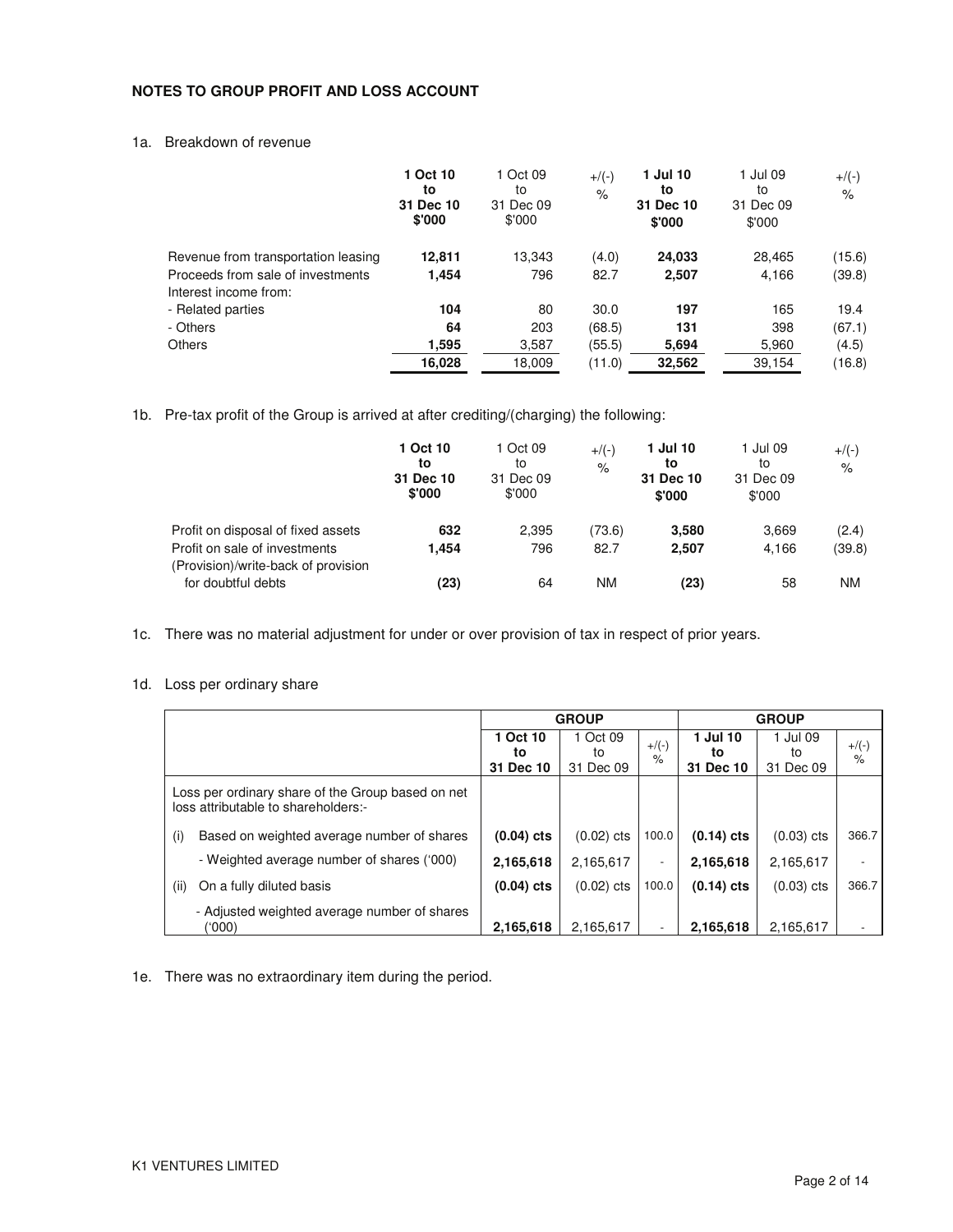#### **2. CONSOLIDATED STATEMENT OF COMPREHENSIVE INCOME for the second quarter and half year ended 31 December 2010**

|                                                                                                      | 1 Oct 10<br>to<br>31 Dec 10<br>\$'000 | 1 Oct 09<br>to<br>31 Dec 09<br>\$'000 | $+/(-)$<br>$\%$ | 1 Jul 10<br>to<br>31 Dec 10<br>\$'000 | 1 Jul 09<br>to<br>31 Dec 09<br>\$'000 | $+/(-)$<br>$\%$ |
|------------------------------------------------------------------------------------------------------|---------------------------------------|---------------------------------------|-----------------|---------------------------------------|---------------------------------------|-----------------|
| Loss for the period                                                                                  | (297)                                 | (584)                                 | (49.1)          | (2, 347)                              | (949)                                 | 147.3           |
| Fair value changes on available-for-sale<br>investments                                              | (1, 461)                              | 1.827                                 | <b>NM</b>       | 9,249                                 | 4,854                                 | 90.5            |
| Fair value gain on available-for-sale<br>assets realised & transferred to<br>profit and loss account | (985)                                 |                                       | <b>NM</b>       | (1, 913)                              | (2,531)                               | (24.4)          |
| Exchange differences arising on<br>consolidation                                                     | (7, 521)                              | (1,235)                               | >500.0          | (25, 751)                             | (10, 479)                             | 145.7           |
| Share of other comprehensive<br>income/(expense) of joint venture                                    | 440                                   | 234                                   | 88.0            | 154                                   | (49)                                  | <b>NM</b>       |
| Other comprehensive (expense)/<br>income for the period                                              | (9,527)                               | 826                                   | <b>NM</b>       | (18, 261)                             | (8, 205)                              | 122.6           |
| Total comprehensive (expense)/<br>income for the period                                              | (9,824)                               | 242                                   | <b>NM</b>       | (20, 608)                             | (9, 154)                              | 125.1           |
| Attributable to:                                                                                     |                                       |                                       |                 |                                       |                                       |                 |
| Shareholders of the Company                                                                          | (9,252)                               | 419                                   | <b>NM</b>       | (17, 245)                             | (7, 255)                              | 137.7           |
| Non-controlling interests                                                                            | (572)                                 | (177)                                 | 223.2           | (3,363)                               | (1,899)                               | 77.1            |
|                                                                                                      | (9,824)                               | 242                                   | <b>NM</b>       | (20, 608)                             | (9, 154)                              | 125.1           |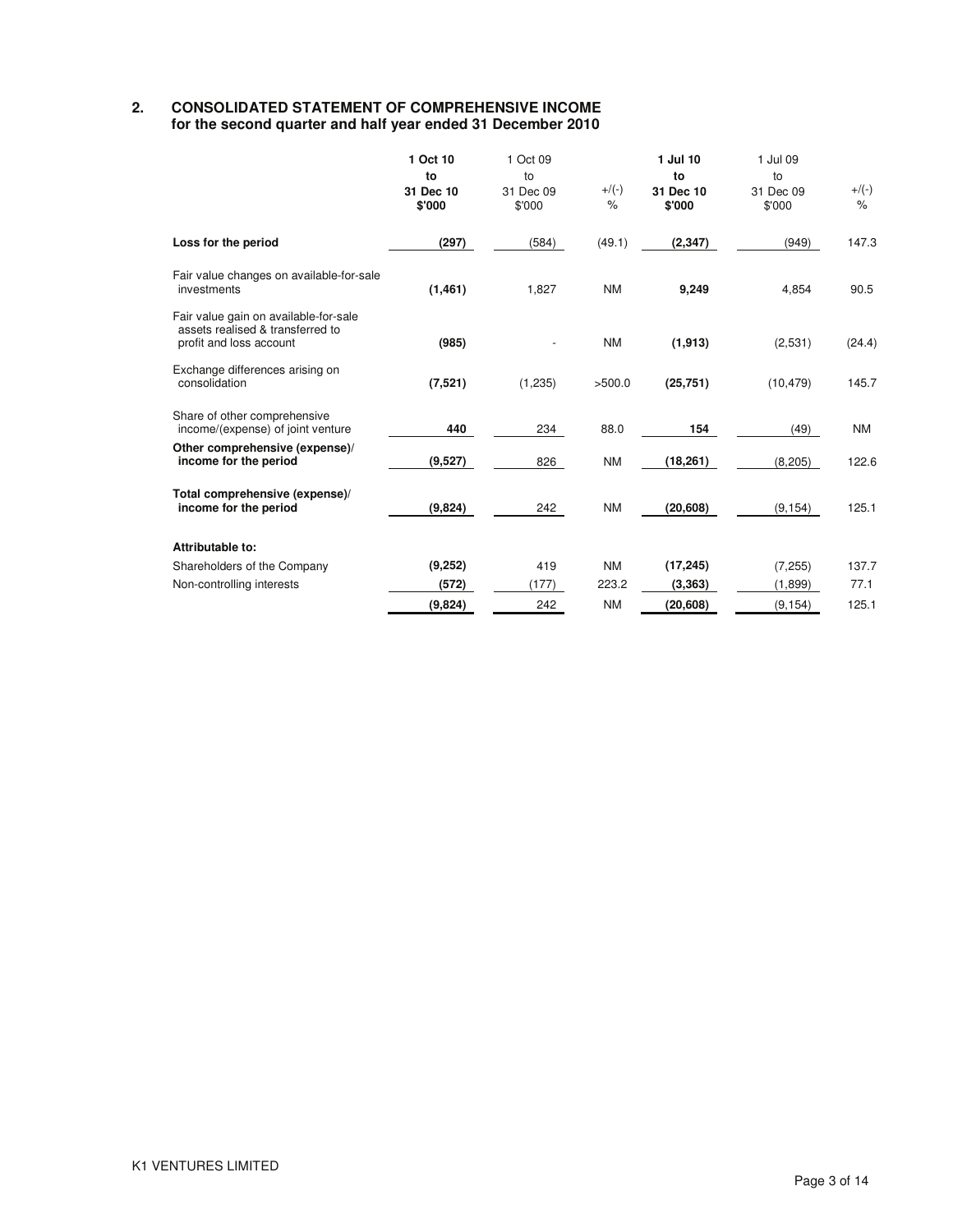#### **3. BALANCE SHEETS as at 31 December 2010**

|                                                           |           | Group     |           | Company   |
|-----------------------------------------------------------|-----------|-----------|-----------|-----------|
|                                                           | As at     | As at     | As at     | As at     |
|                                                           | 31 Dec 10 | 30 Jun 10 | 30 Dec 10 | 30 Jun 10 |
|                                                           | \$'000    | \$'000    | \$'000    | \$'000    |
| <b>Share capital</b>                                      | 196,439   | 196,439   | 196,439   | 196,439   |
| <b>Reserves</b>                                           | 154,208   | 182,281   | 91,564    | 106,495   |
| <b>Share capital &amp; reserves</b>                       | 350,647   | 378,720   | 288,003   | 302,934   |
| <b>Non-controlling interests</b>                          | 43,623    | 46,986    |           |           |
| Capital employed                                          | 394,270   | 425,706   | 288,003   | 302,934   |
| <b>Represented by:</b>                                    |           |           |           |           |
| <b>Fixed assets</b>                                       | 246,889   | 298,550   |           |           |
| <b>Subsidiaries</b>                                       |           |           | 288,314   | 288,314   |
| Associated company and joint ventures                     | 51,933    | 54,046    |           |           |
| <b>Available-for-sale investments</b>                     | 109,854   | 118,304   | 17,398    | 19,971    |
| Other assets                                              | 909       | 1,715     |           |           |
| Intangibles                                               | 176,701   | 193,406   |           |           |
|                                                           | 586,286   | 666,021   | 305,712   | 308,285   |
| <b>Current assets</b><br><b>Stocks</b>                    | 7,220     | 5,300     |           |           |
| Amounts due from:                                         |           |           |           |           |
| - subsidiaries                                            |           |           | 6         | 7         |
| Debtors                                                   | 6,051     | 6,813     | 30        | 23        |
| Bank balances, deposits & cash                            | 166,748   | 164,242   | 27,945    | 40,838    |
|                                                           | 180,019   | 176,355   | 27,981    | 40,868    |
|                                                           |           |           |           |           |
| <b>Current liabilities</b>                                |           |           |           |           |
| Creditors                                                 | 2,751     | 5,014     | 34,109    | 34,381    |
| Amounts due to:                                           |           |           |           |           |
| - subsidiaries<br>- associated company and joint ventures | 159       | 42        | 973       | 1,463     |
| Term loans                                                | 183,499   | 1,740     |           |           |
| Provision for taxation                                    | 45,787    | 46,388    | 2,055     | 2,055     |
|                                                           |           |           | 37,137    |           |
|                                                           | 232,196   | 53,184    |           | 37,899    |
| Net current (liabilities)/assets                          | (52, 177) | 123,171   | (9, 156)  | 2,969     |
| <b>Non-current liabilities</b>                            |           |           |           |           |
| Term loans                                                |           | 218,172   |           |           |
| Deferred liabilities                                      | 4,479     | 2,332     |           |           |
| Deferred taxation                                         | 135,360   | 142,982   | 8,553     | 8,320     |
|                                                           | 139,839   | 363,486   | 8,553     | 8,320     |
| <b>Net assets</b>                                         | 394,270   | 425,706   | 288,003   | 302,934   |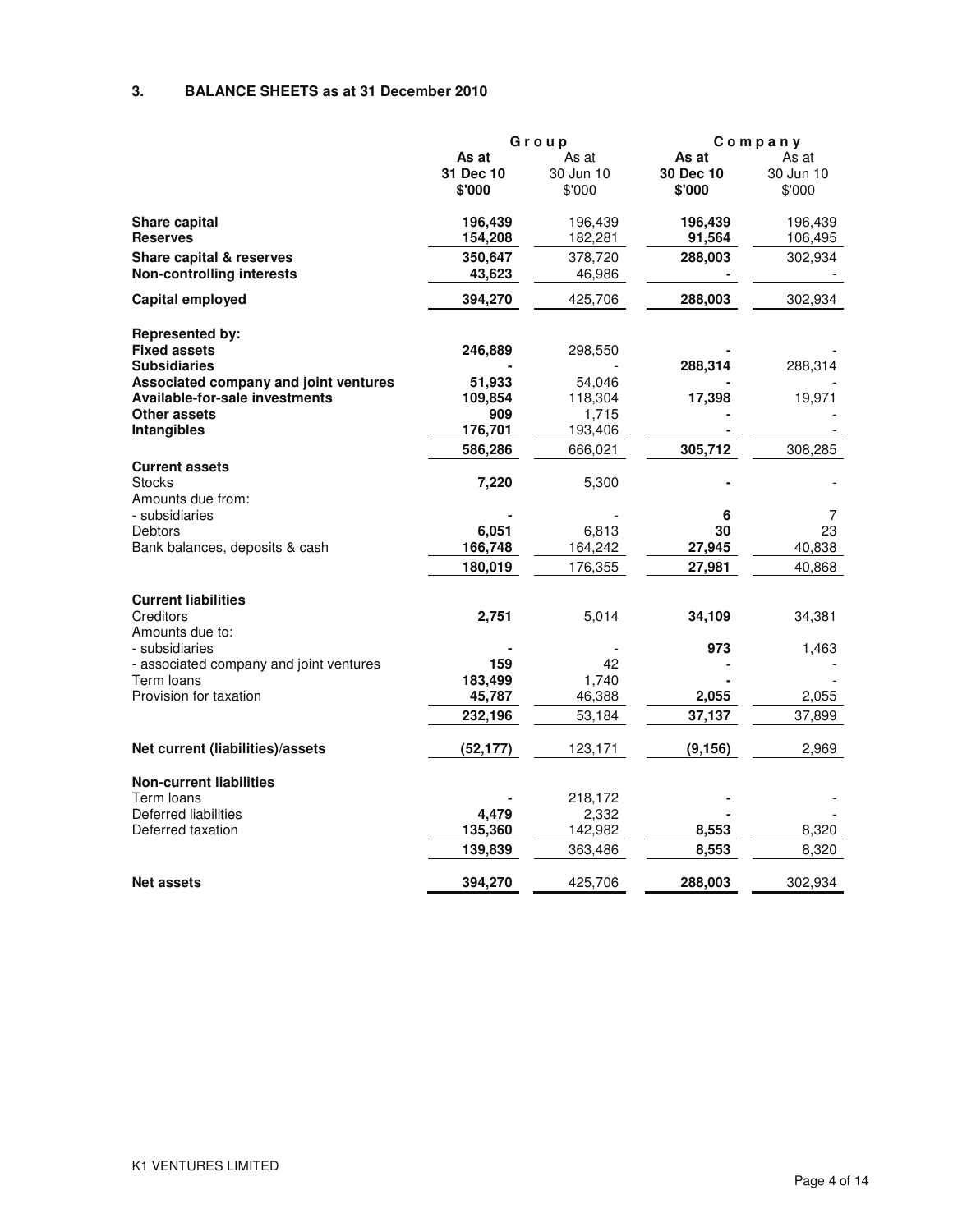#### **NOTES TO BALANCE SHEETS**

- 3a. Group's borrowings and debt securities
	- (i) Amount repayable in one year or less, or on demand

| As at 31 Dec 10 |                  | As at 30 Jun 10      |        |  |
|-----------------|------------------|----------------------|--------|--|
| <b>Secured</b>  | <b>Unsecured</b> | Secured<br>Unsecured |        |  |
| \$'000          | \$'000           | \$'000               | \$'000 |  |
| 183.499         |                  | .740                 | -      |  |

#### (ii) Amount repayable after one year

| As at 31 Dec 10 |                  | As at 30 Jun 10 |           |  |
|-----------------|------------------|-----------------|-----------|--|
| <b>Secured</b>  | <b>Unsecured</b> | Secured         | Unsecured |  |
| \$'000          | \$'000           | \$'000          | \$'000    |  |
|                 | ۰                | 218.172         |           |  |

#### (iii) Details of any collateral

The term loans pertain to debt financing taken up by Helm and are pledged against the assets of Helm. The net book value of the fixed assets and other assets pledged to financial institutions amounted to \$349 million (June 2010: \$402 million).

#### 3b. Net asset value

|                                                  |           | <b>GROUP</b> |           |           | <b>COMPANY</b> |           |
|--------------------------------------------------|-----------|--------------|-----------|-----------|----------------|-----------|
|                                                  | As at     | As at        |           | As at     | As at          |           |
|                                                  | 31 Dec 10 | 30 Jun 10    | $+/(-)$ % | 31 Dec 10 | 30 Jun 10      | $+/(-)$ % |
| Net asset value<br>per ordinary share #          | \$0.16    | \$0.17       | (5.9)     | \$0.13    | \$0.14         | (7.1)     |
| Net tangible asset value<br>per ordinary share # | \$0.10    | \$0.10       |           | \$0.13    | \$0.14         | (7.1)     |

# Based on issued share capital of 2,165,618,003 ordinary shares as at the end of the financial period (June 2010: 2,165,618,003).

#### 3c. Balance sheet review

Group shareholders' funds decreased from \$378.7 million at 30 June 2010 to \$350.6 million at 31 December 2010. The decrease was mainly attributable to a dividend distribution to shareholders of \$10.8 million in November 2010, a decrease in translation reserves, and a loss of \$3.0 million for the period, offset in part by an upward revaluation of the Group's investment in McMoRan Exploration Co. ("MMR").

Group total assets of \$766.3 million at 31 December 2010 were \$76.1 million lower than the previous year end, resulting from a decrease in fixed assets principally due to the sale and depreciation of rail equipment at Helm. The decrease in available-for-sale investments was principally attributable to cash distributions received from certain investments, offset by an upward revaluation of the Group's investment in MMR.

Group total liabilities of \$372.0 million at 31 December 2010 were \$44.7 million lower than the previous year end. Decrease in term loans was mainly due to loan repayments made by Helm. The Company has begun discussions regarding the refinancing of Helm's long term debt, which is entirely classified as current liabilities at 31 December 2010, and expects to refinance the debt prior to its maturity date.

All U.S. dollar denominated balances were impacted by currency exchange fluctuations.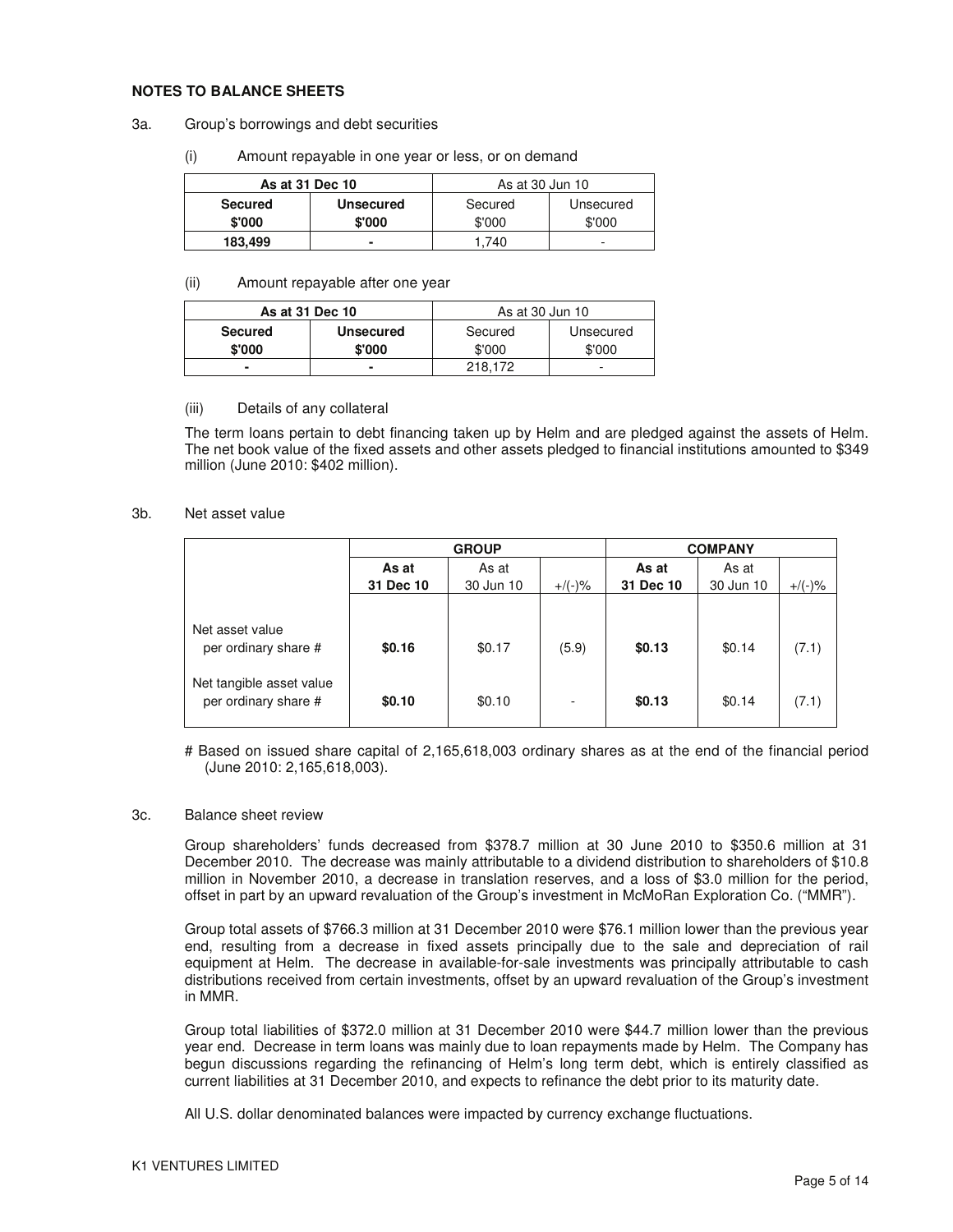#### **4. STATEMENTS OF CHANGES IN EQUITY for the second quarter and half year ended 31 December 2010**

# 4a. Group Statement of Changes in Equity

|                                              |                          |                 | Attributable to equity holders of the Company |                 |                 |                  |                         |
|----------------------------------------------|--------------------------|-----------------|-----------------------------------------------|-----------------|-----------------|------------------|-------------------------|
|                                              |                          |                 | Foreign                                       |                 |                 |                  |                         |
|                                              |                          |                 | <b>Exchange</b>                               |                 | Share           | Non-             |                         |
|                                              | Share                    | Capital         | <b>Translation</b>                            | Revenue         | Capital &       | controlling      | Capital                 |
|                                              | Capital                  | <b>Reserves</b> | <u>Account</u>                                | <b>Reserves</b> | <b>Reserves</b> | <b>Interests</b> | Employed                |
|                                              | \$'000                   | \$'000          | \$'000                                        | \$'000          | \$'000          | \$'000           | \$'000                  |
| 2010                                         |                          |                 |                                               |                 |                 |                  |                         |
| As at 1 July 2010                            | 196,439                  | 11,268          | (49, 358)                                     | 220,371         | 378,720         | 46,986           | 425,706                 |
| Total comprehensive income/                  |                          |                 |                                               |                 |                 |                  |                         |
| (expense) for first quarter                  |                          |                 |                                               |                 |                 |                  |                         |
| (Loss)/profit for first quarter              |                          |                 |                                               | (2, 155)        | (2, 155)        | 105<br>(2,896)   | (2,050)                 |
| Other comprehensive income/(expense)         |                          | 9,553           | (15, 391)                                     |                 | (5,838)         |                  | (8,734)                 |
| Total comprehensive income/                  |                          |                 |                                               |                 |                 |                  |                         |
| (expense) for first quarter                  | $\blacksquare$           | 9,553           | (15, 391)                                     | (2, 155)        | (7,993)         | (2,791)          | (10, 784)               |
| As at 30 September 2010                      | 196,439                  | 20,821          | (64, 749)                                     | 218,216         | 370,727         | 44,195           | 414,922                 |
| Total comprehensive income/                  |                          |                 |                                               |                 |                 |                  |                         |
| (expense) for second quarter                 |                          |                 |                                               |                 |                 |                  |                         |
| (Loss)/profit for second quarter             |                          |                 |                                               | (812)           | (812)           | 515              | (297)                   |
| Other comprehensive expense                  | $\blacksquare$           | (2,094)         | (6, 346)                                      |                 | (8, 440)        | (1,087)          | (9,527)                 |
| Total comprehensive expense for              |                          |                 |                                               |                 |                 |                  |                         |
| second quarter                               |                          | (2,094)         | (6, 346)                                      | (812)           | (9,252)         | (572)            | (9,824)                 |
|                                              |                          |                 |                                               |                 |                 |                  |                         |
| Transactions with equity holders,            |                          |                 |                                               |                 |                 |                  |                         |
| recorded directly in equity                  |                          |                 |                                               |                 |                 |                  |                         |
| Dividend paid                                |                          |                 |                                               | (10, 828)       | (10, 828)       |                  | (10, 828)               |
| As at 31 December 2010                       | 196,439                  | 18,727          | (71, 095)                                     | 206,576         | 350,647         | 43,623           | 394,270                 |
| 2009                                         |                          |                 |                                               |                 |                 |                  |                         |
| As at 1 July 2009                            | 196,437                  | 2,816           | (38, 964)                                     | 259,264         | 419,553         | 54,249           | 473,802                 |
|                                              |                          |                 |                                               |                 |                 |                  |                         |
| Total comprehensive income/                  |                          |                 |                                               |                 |                 |                  |                         |
| (expense) for first quarter                  |                          |                 |                                               |                 |                 |                  |                         |
| Loss for first quarter                       |                          |                 |                                               | (120)           | (120)           | (245)            | (365)                   |
| Other comprehensive income/(expense)         |                          | 273             | (7, 827)                                      |                 | (7, 554)        | (1, 477)         | (9,031)                 |
| Total comprehensive income/                  |                          |                 |                                               |                 |                 |                  |                         |
| (expense) for first quarter                  | $\overline{\phantom{a}}$ | 273             | (7, 827)                                      | (120)           | (7,674)         | (1,722)          | (9,396)                 |
|                                              |                          |                 |                                               |                 |                 |                  |                         |
| Transactions with equity holders,            |                          |                 |                                               |                 |                 |                  |                         |
| recorded directly in equity                  |                          |                 |                                               |                 |                 |                  |                         |
| Shares issued                                | $\overline{\mathbf{c}}$  |                 |                                               |                 | 2               |                  | $\overline{\mathbf{c}}$ |
| As at 30 September 2009                      | 196,439                  | 3,089           | (46, 791)                                     | 259,144         | 411,881         | 52,527           | 464,408                 |
| Total comprehensive income/                  |                          |                 |                                               |                 |                 |                  |                         |
| (expense) for second quarter                 |                          |                 |                                               |                 |                 |                  |                         |
| Loss for second quarter                      |                          |                 |                                               | (550)           | (550)           | (34)             | (584)                   |
| Other comprehensive income/(expense)         |                          | 2,015           | (1,046)                                       |                 | 969             | (143)            | 826                     |
| Total comprehensive income/                  |                          |                 |                                               |                 |                 |                  |                         |
| (expense) for second quarter                 |                          | 2,015           | (1,046)                                       | (550)           | 419             | (177)            | 242                     |
| Transactions with equity holders,            |                          |                 |                                               |                 |                 |                  |                         |
|                                              |                          |                 |                                               |                 |                 |                  |                         |
| recorded directly in equity<br>Dividend paid |                          |                 |                                               | (16, 242)       | (16, 242)       |                  | (16, 242)               |
|                                              |                          |                 |                                               |                 |                 |                  |                         |
| As at 31 December 2009                       | 196,439                  | 5,104           | (47, 837)                                     | 242,352         | 396,058         | 52,350           | 448,408                 |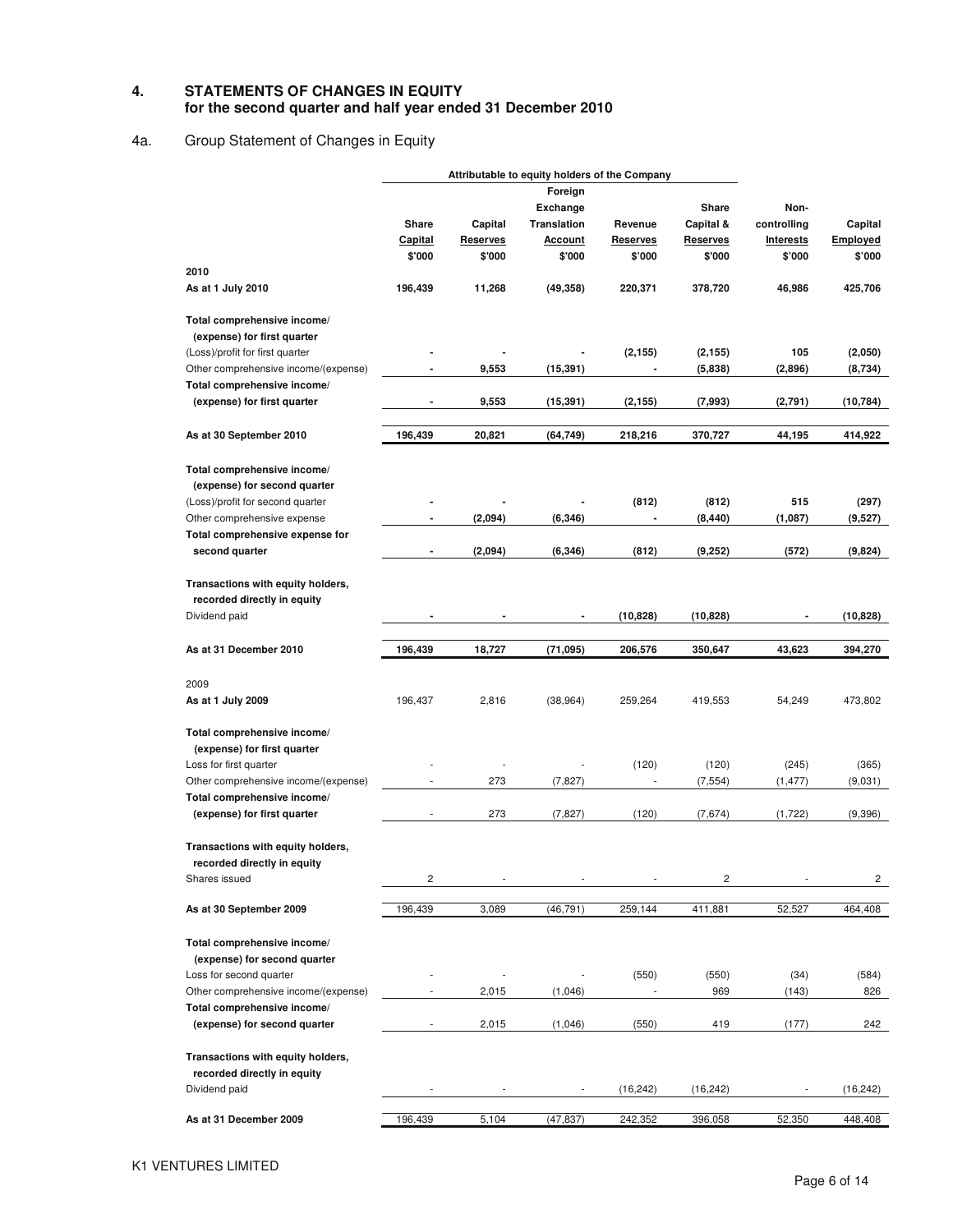#### 4b. Company Statement of Changes in Equity

| <b>Capital</b><br><b>Reserves</b><br><b>Reserves</b>                             |           |
|----------------------------------------------------------------------------------|-----------|
|                                                                                  | Total     |
| \$'000<br>\$'000<br>\$'000                                                       | \$'000    |
|                                                                                  |           |
| 2010                                                                             |           |
| As at 1 July 2010<br>196,439<br>1,195<br>105,300                                 | 302,934   |
| Total comprehensive expense for first quarter                                    |           |
| Loss for first quarter<br>(1, 141)                                               | (1, 141)  |
| (928)<br>Other comprehensive expense<br>$\blacksquare$                           | (928)     |
| Total comprehensive expense for first quarter<br>(928)<br>(1, 141)               | (2,069)   |
|                                                                                  |           |
| 196,439<br>267<br>104,159<br>As at 30 September 2010                             | 300,865   |
|                                                                                  |           |
| Total comprehensive expense for second quarter                                   |           |
| Loss for second quarter<br>(582)                                                 | (582)     |
| Other comprehensive expense<br>(1, 452)<br>$\blacksquare$                        | (1, 452)  |
| Total comprehensive expense for second quarter<br>(1, 452)<br>(582)<br>ä,        | (2,034)   |
|                                                                                  |           |
| Transactions with equity holders,                                                |           |
| recorded directly in equity                                                      |           |
| Dividend paid<br>(10, 828)                                                       | (10, 828) |
|                                                                                  |           |
| As at 31 December 2010<br>196,439<br>(1, 185)<br>92,749                          | 288,003   |
|                                                                                  |           |
|                                                                                  |           |
|                                                                                  |           |
| 2009                                                                             |           |
| As at 1 July 2009<br>196,437<br>2,477<br>113,619                                 | 312,533   |
|                                                                                  |           |
| Total comprehensive (expense)/income for first quarter                           |           |
| Profit for first quarter<br>1,427                                                | 1,427     |
| (2,531)<br>Other comprehensive expense                                           | (2,531)   |
| Total comprehensive (expense)/income for first quarter<br>1,427<br>÷,<br>(2,531) | (1, 104)  |
|                                                                                  |           |
| Transactions with equity holders,                                                |           |
| recorded directly in equity                                                      |           |
| Shares issued<br>2                                                               | 2         |
|                                                                                  |           |
| 196,439<br>115,046<br>As at 30 September 2009<br>(54)                            | 311,431   |
| Total comprehensive income/(expense) for second quarter                          |           |
|                                                                                  |           |
| Loss for second quarter<br>(459)                                                 | (459)     |
| Other comprehensive income<br>892                                                | 892       |
| Total comprehensive income/(expense) for second quarter<br>892<br>(459)          | 433       |
|                                                                                  |           |
| Transactions with equity holders,                                                |           |
| recorded directly in equity                                                      |           |
| Dividend paid<br>(16, 242)                                                       | (16, 242) |

#### 4c. Share capital

Since 30 June 2010, there was no issue of ordinary shares by the Company. As at 31 December 2010, there were no unexercised options for unissued ordinary shares (June 2010: nil) under the k1 Ventures Share Option Scheme 2000.

The issued share capital of the Company as at 31 December 2010 was 2,165,618,003 ordinary shares.

As at 31 December 2010, the Company was not holding any treasury shares.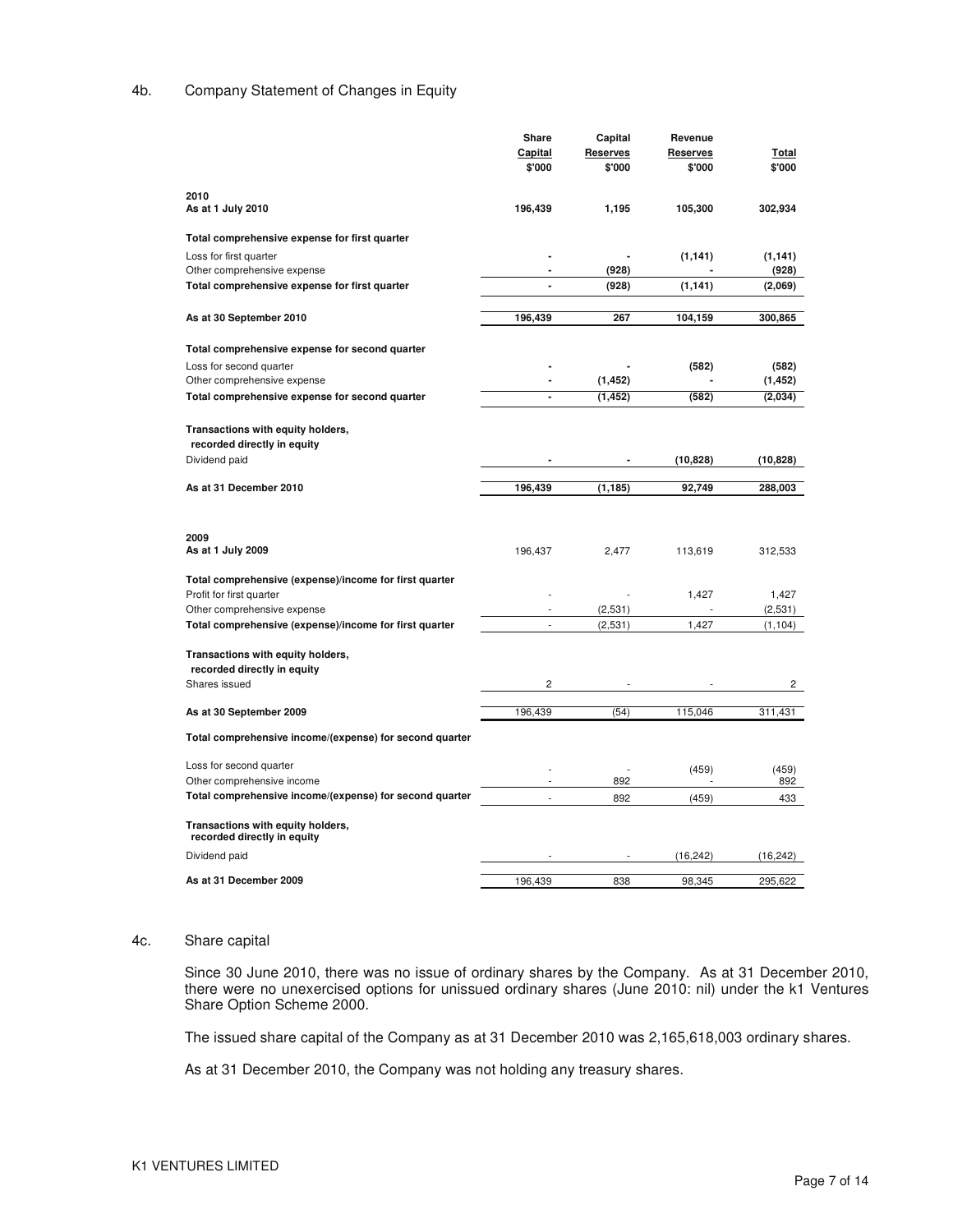# **5. CONSOLIDATED STATEMENT OF CASH FLOWS**

**for the second quarter and half year ended 31 December 2010** 

|                                                                    |      | <b>Second Quarter</b> |           | <b>Half Year</b> |           |
|--------------------------------------------------------------------|------|-----------------------|-----------|------------------|-----------|
|                                                                    |      | 1 Oct 10              | 1 Oct 09  | 1 Jul 10         | 1 Jul 09  |
|                                                                    | Note | to                    | to        | to               | to        |
|                                                                    |      | 31 Dec 10             | 31 Dec 09 | 31 Dec 10        | 31 Dec 09 |
|                                                                    |      | \$'000                | \$'000    | \$'000           | \$'000    |
| <b>CASH FLOWS FROM OPERATING ACTIVITIES</b>                        |      |                       |           |                  |           |
| Operating profit/(loss)                                            |      | 874                   | (1,924)   | 2,155            | (1, 189)  |
| Adjustments:                                                       |      |                       |           |                  |           |
| Depreciation and amortisation                                      |      | 8,236                 | 12,966    | 16,922           | 26,165    |
| Profit on disposal of fixed assets                                 |      | (632)                 | (2, 395)  | (3,580)          | (3,669)   |
| Profit on sale of investments                                      |      | (1, 454)              | (796)     | (2,507)          | (4, 166)  |
| Cash flow from operations before changes in working capital        |      | 7,024                 | 7,851     | 12,990           | 17,141    |
| Working capital changes:                                           |      |                       |           |                  |           |
| <b>Stocks</b>                                                      |      | 1,467                 | 723       | 3,070            | 1,960     |
| <b>Debtors</b>                                                     |      | (1, 921)              | (779)     | 146              | (58)      |
| Creditors                                                          |      | 1,988                 | 204       | 558              | (1,013)   |
| Translation of foreign subsidiaries and others                     |      | (1, 411)              | (115)     | (4, 854)         | (2, 180)  |
|                                                                    |      | 7,147                 | 7,884     | 11,910           | 15,850    |
| Interest paid                                                      |      | (1, 410)              | (1, 177)  | (3,030)          | (3,015)   |
| Income taxes paid                                                  |      | (3,861)               | (3,508)   | (4,992)          | (4, 775)  |
| Net cash from operating activities                                 |      | 1,876                 | 3,199     | 3,888            | 8,060     |
| <b>CASH FLOWS FROM INVESTING ACTIVITIES</b>                        |      |                       |           |                  |           |
| Purchase of fixed assets                                           |      | (1,023)               | (1,061)   | (1,610)          | (1,771)   |
| Proceeds from disposal of fixed assets                             |      | 1,435                 | 6,571     | 10,789           | 14,930    |
| Proceeds from distributions from associated                        |      |                       |           |                  |           |
| company and joint venture                                          |      | 998                   | 641       | 1,928            | 1,013     |
| Net proceeds from disposal and capital distribution of investments |      | 17,178                | 796       | 18,231           | 4,166     |
| Purchase of investment                                             |      |                       | (14)      |                  | (14)      |
| Net cash from investing activities                                 |      | 18,588                | 6,933     | 29,338           | 18,324    |
| <b>CASH FLOWS FROM FINANCING ACTIVITIES</b>                        |      |                       |           |                  |           |
| Proceeds from share issues                                         |      |                       |           |                  | 2         |
| Repayment of term loans                                            |      | (7,699)               | (7,693)   | (18, 751)        | (12, 197) |
| Dividend paid to shareholders of the Company                       |      | (10, 828)             | (16, 242) | (10, 828)        | (16, 242) |
| Net cash used in financing activities                              |      | (18, 527)             | (23, 935) | (29, 579)        | (28, 437) |
| Net increase/(decrease) in cash and cash equivalents               |      | 1,937                 | (13,803)  | 3,647            | (2,053)   |
|                                                                    |      |                       |           |                  |           |
| Cash and cash equivalents as at beginning of period                |      | 165,163               | 196,143   | 164,242          | 184,814   |
| Effects of exchange rate changes on cash and cash                  |      |                       |           |                  |           |
| equivalents                                                        |      | (352)                 | (56)      | (1, 141)         | (477)     |
| Cash and cash equivalents at end of period                         | 5a   | 166.748               | 182.284   | 166.748          | 182.284   |

## **NOTES TO CONSOLIDATED STATEMENT OF CASH FLOWS**

5a. Bank balances, deposits and cash

|                                  | As at               |                     |
|----------------------------------|---------------------|---------------------|
|                                  | 30 Dec 10<br>\$'000 | 30 Dec 09<br>\$'000 |
| Bank balances, deposits and cash | 79.564              | 92,607              |
| Deposits with related parties    | 87,184              | 89,677              |
| Cash and cash equivalents        | 166,748             | 182.284             |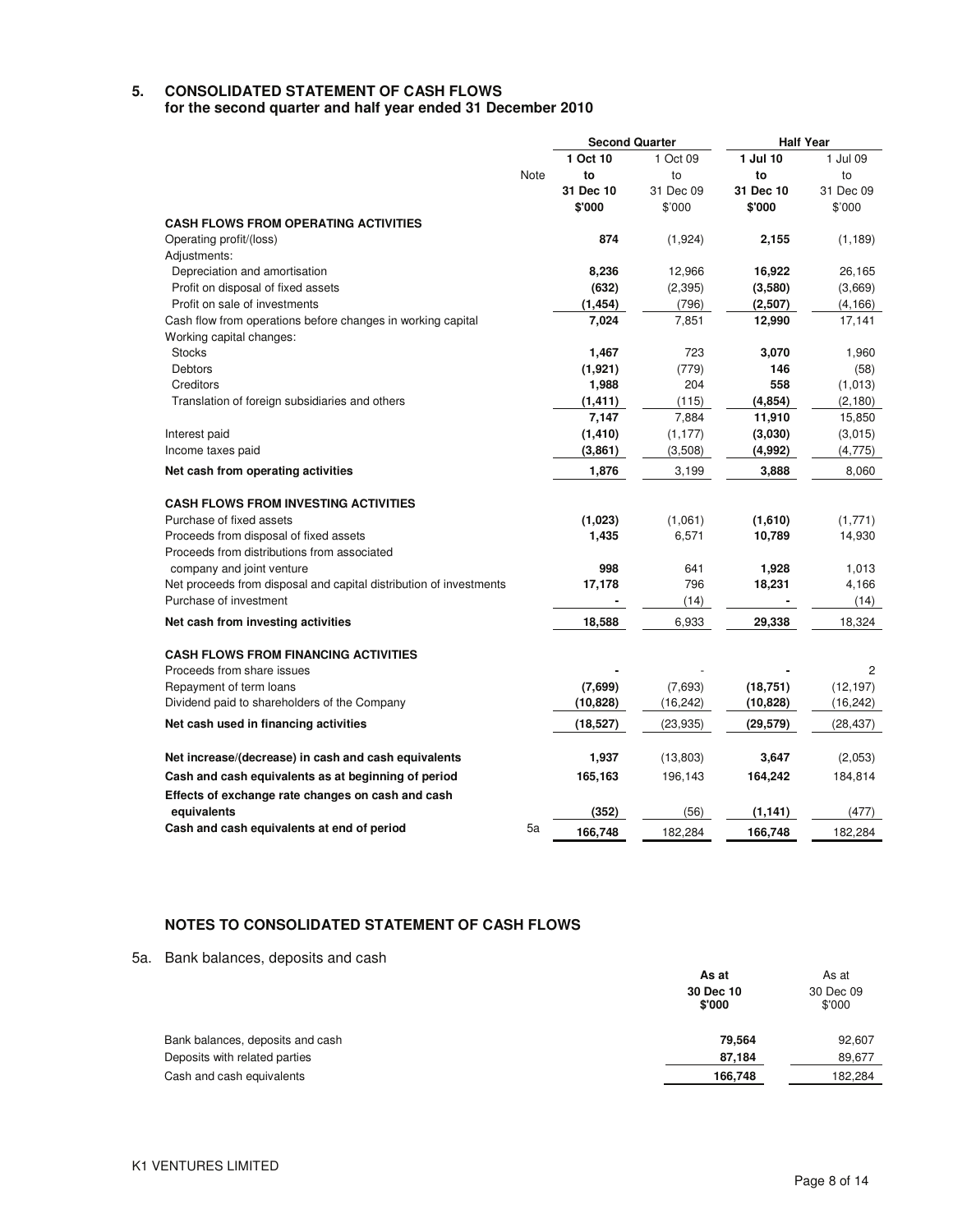#### **6. AUDIT**

The financial statements have not been audited nor reviewed by the Company's auditors.

#### **7. AUDITORS' REPORT**

Not applicable

#### **8. ACCOUNTING POLICIES**

Except as disclosed in paragraph 9 below, the Group has applied the same accounting policies and methods of computation in the financial statements for the current financial period compared with those of the audited financial statements as at 30 June 2010.

#### **9. CHANGES IN THE ACCOUNTING POLICIES**

The Group adopted the new/revised FRS and Interpretations of FRS ("INT FRS") that are effective for annual periods beginning on or after 1 July 2010. Changes to the Group's accounting policies have been made as required, in accordance with the transitional provisions in the respective FRS and INT FRS.

The following is the new or amended FRS that is relevant to the Group:

Amendments to FRS 103 Business Combinations

The adoption of the above FRS did not result in any substantial change to the Group's accounting policies nor any significant impact on the financial statements.

#### **10. REVIEW OF GROUP PERFORMANCE**

Group net loss for the half year was \$3.0 million and basic loss per share was 0.14 cents. EBITDA of \$22.1 million was \$8.1 million lower than that of the corresponding prior year period.

For the second quarter, Group revenue was \$16.0 million as compared to \$18.0 million in the corresponding prior year quarter, resulting from lower revenue from Helm and interest income from fixed deposits partially offset by a \$658,000 increase in gain from distributions. Group net loss was \$812,000 as compared to a loss of \$550,000 in the prior year quarter. Higher operating profit from Helm was offset by an increase in Group taxation due to an increase in the U.S. tax provision resulting from a foreign currency gain on fixed deposits.

For the half year, Group revenue was \$32.6 million as compared to \$39.2 million for the corresponding period in 2009. The decrease was driven by a decline in Helm revenue of \$4.9 million, due to fewer railcars on lease. Proceeds from the sale of investments decreased by 40%.

At the pre-tax level, Group profit was \$1.4 million as compared to a loss of \$369,000 in the corresponding period in 2009. Despite lower revenue, earnings from Helm increased by \$4.8 million driven by lower operating costs and finance expenses during the first half of the year. Group foreign exchange loss increased to \$1.1 million due to fluctuations in the exchange rate between the Singapore dollar and U.S. dollar.

After taking into account income tax expenses and non-controlling interests, net loss attributable to shareholders was \$3.0 million as compared to a loss of \$670,000 in the previous year. Group taxation was \$3.7 million for the first half compared to \$580,000 in 2009.

In the opinion of the Directors, no factor has arisen between 31 December 2010 and the date of this report which would materially affect the results of the Group and the Company for the period just ended.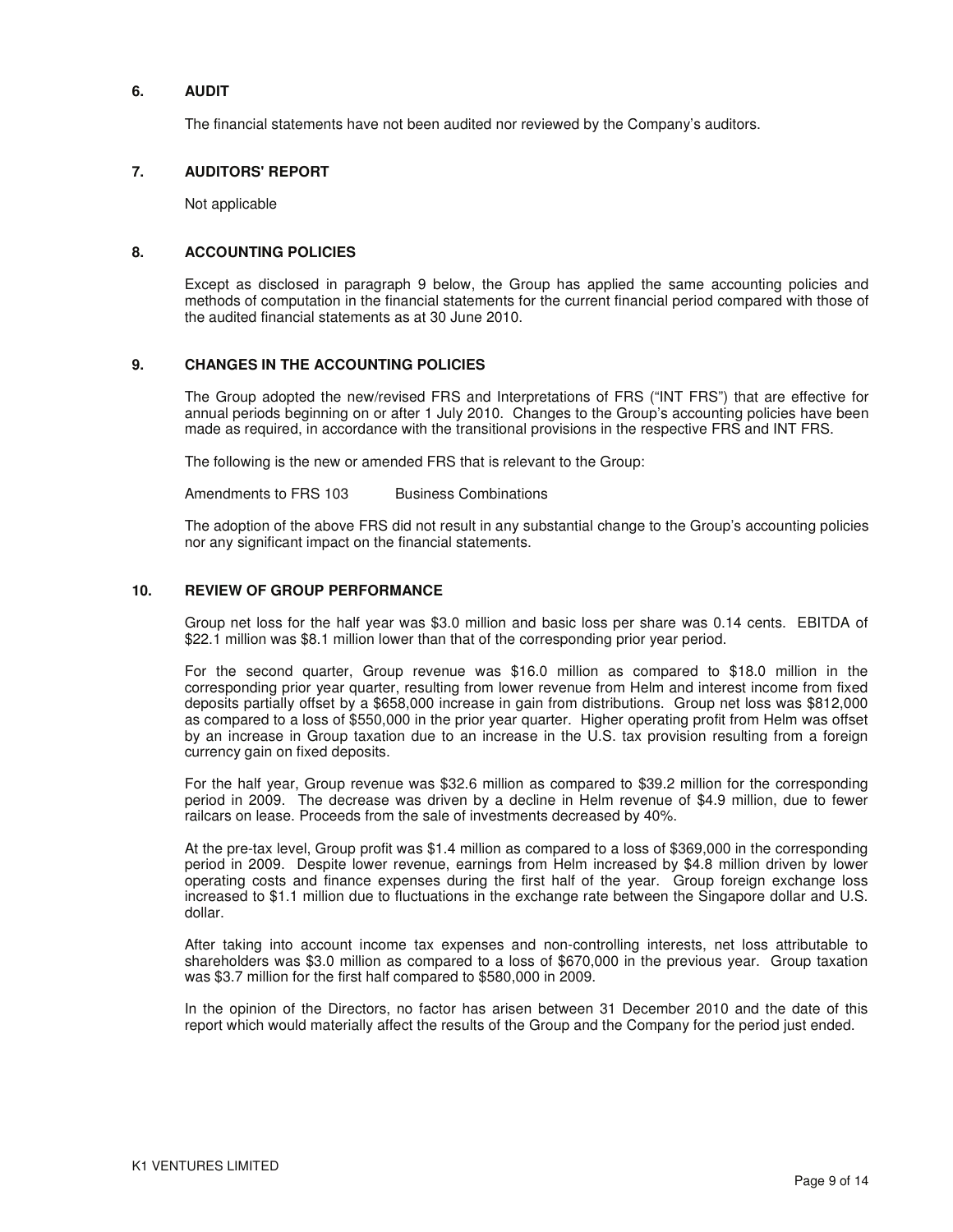#### **11. VARIANCE FROM FORECAST STATEMENT**

No forecast for the half year ended 31 December 2010 was previously provided.

#### **12. PROSPECTS**

The Group's operating subsidiary, Helm Holding Corporation, has begun to show signs of improvement, although it is expected to continue to be impacted by weakness in the overall demand for rail assets.

Management is assessing market fundamentals with a view to identify opportunistic investments, while continuing its focus on current investments and shareholder value enhancement.

### **13. DIVIDEND**

13a. Current Financial Period Reported On

Any dividend recommended for the current financial period reported on? No

13b. Corresponding Period of the Immediately Preceding Financial Year

Any dividend declared for the corresponding period of the immediately preceding financial year? No

13c. Date Payable

Not applicable

13d. Books Closure Date

Not applicable

13e. If no dividend has been declared/recommended, a statement to that effect.

No dividend has been declared for the quarter ended 31 December 2010.

For the year ended 30 June 2010, the Board of Directors had recommended a tax exempt one-tier final dividend of 0.5 cents per share. The dividend was approved by shareholders at the Annual General Meeting held on 15 October 2010. The dividend was paid to the shareholders on 2 November 2010.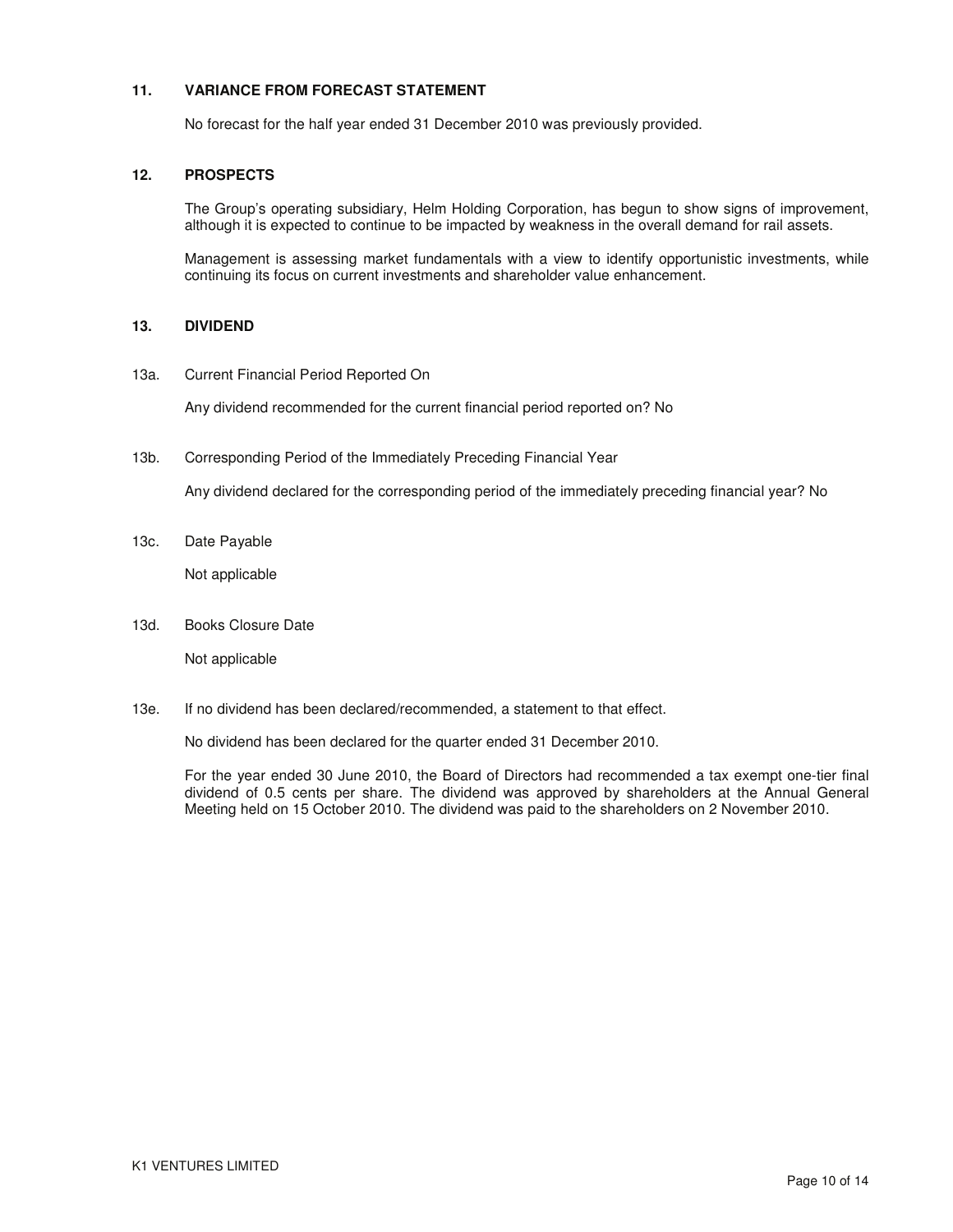### **14. SEGMENT ANALYSIS**

## **Half year ended 31 December 2010**

|                                                              | <b>Transportation</b><br>Leasing<br>\$'000 | <b>Investments</b><br>\$'000 | Total<br>\$'000 |
|--------------------------------------------------------------|--------------------------------------------|------------------------------|-----------------|
| Revenue                                                      | 29,800                                     | 2,762                        | 32,562          |
| <b>Segment Results</b>                                       |                                            |                              |                 |
| Operating profit                                             | 1,986                                      | 169                          | 2,155           |
| Finance expenses                                             | (3,853)                                    |                              | (3,853)         |
| Foreign exchange loss                                        |                                            | (1, 141)                     | (1, 141)        |
| Share of results of associated<br>company and joint ventures | 4,202                                      |                              | 4,202           |
| Profit/(loss) before taxation                                | 2,335                                      | (972)                        | 1,363           |
| Taxation                                                     | (980)                                      | (2,730)                      | (3,710)         |
| Profit/(loss) for the period                                 | 1,355                                      | (3,702)                      | (2, 347)        |
| Attributable to:                                             |                                            |                              |                 |
| Shareholders of the Company                                  | 735                                        | (3,702)                      | (2,967)         |
| Non-controlling interests                                    | 620                                        |                              | 620             |
|                                                              | 1,355                                      | (3,702)                      | (2, 347)        |
| <b>Other information</b>                                     |                                            |                              |                 |
| Segment assets                                               | 527,628                                    | 238,677                      | 766,305         |
| Segment liabilities                                          | 308,416                                    | 63,619                       | 372,035         |
| Net assets                                                   | 219,212                                    | 175,058                      | 394,270         |
| Investment in associated                                     |                                            |                              |                 |
| company and joint ventures                                   | 51,933                                     |                              | 51,933          |
| Additions to non-current assets<br>Interest income           | 1,610<br>73                                | 255                          | 1,610<br>328    |
| Depreciation and amortisation                                | 16,919                                     | 3                            | 16,922          |

# **Geographical Information**

|                    | <b>Singapore</b><br>\$'000 | USA<br>\$'000     | Others<br>\$'000 | Total<br>\$'000   |
|--------------------|----------------------------|-------------------|------------------|-------------------|
| External sales     | 197<br>٠                   | 29,858<br>476.432 | 2.507            | 32.562<br>476.432 |
| Non-current assets |                            |                   | ٠                |                   |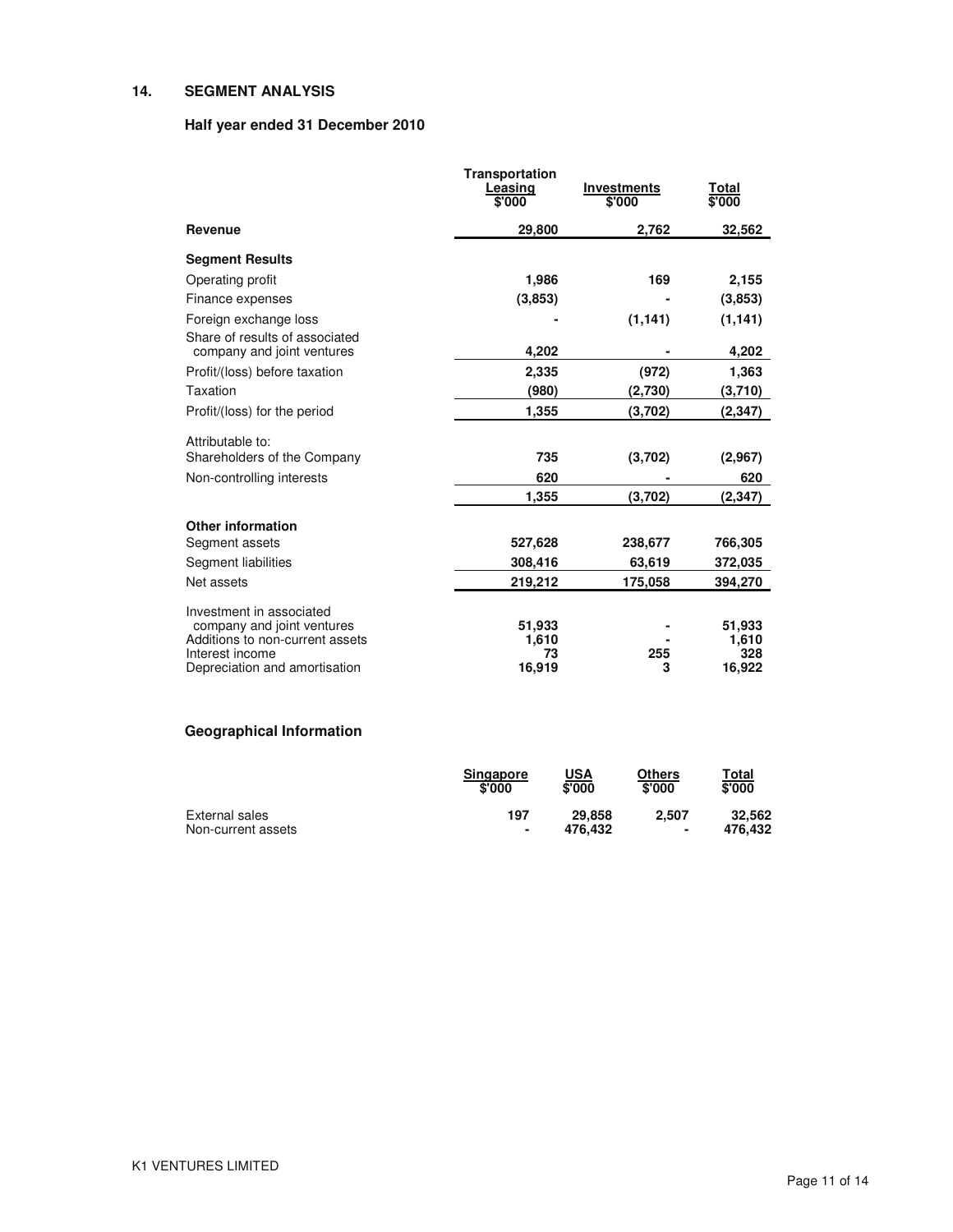#### **Half year ended 31 December 2009**

|                                                                                                                                                                                                                                             | Transportation<br>Leasing<br>\$'000                          | Investments<br>\$'000                     | Total<br>\$'000                                                   |
|---------------------------------------------------------------------------------------------------------------------------------------------------------------------------------------------------------------------------------------------|--------------------------------------------------------------|-------------------------------------------|-------------------------------------------------------------------|
| Revenue                                                                                                                                                                                                                                     | 34,686                                                       | 4.468                                     | 39,154                                                            |
| <b>Segment Results</b><br>Operating (loss)/profit<br>Finance expenses<br>Foreign exchange loss<br>Share of results of associated<br>company and joint ventures<br>(Loss)/profit before taxation<br>Taxation<br>(Loss)/profit for the period | (3,717)<br>(4, 402)<br>5,699<br>(2,420)<br>1,018<br>(1, 402) | 2,528<br>(477)<br>2,051<br>(1,598)<br>453 | (1, 189)<br>(4, 402)<br>(477)<br>5,699<br>(369)<br>(580)<br>(949) |
| Attributable to:<br>Shareholders of the Company<br>Non-controlling interests                                                                                                                                                                | (1, 123)<br>(279)<br>(1.402)                                 | 453<br>453                                | (670)<br>(279)<br>(949)                                           |
| <b>Other information</b><br>Segment assets<br>Segment liabilities<br>Net assets                                                                                                                                                             | 682,667<br>417,836<br>264.831                                | 236,463<br>52,886<br>183,577              | 919,130<br>470,722<br>448,408                                     |
| Investment in associated<br>company and joint ventures<br>Additions to non-current assets<br>Interest revenue<br>Depreciation and amortisation                                                                                              | 52,829<br>1,771<br>261<br>26,162                             | 302<br>3                                  | 52,829<br>1,771<br>563<br>26,165                                  |

#### **Geographical Information**

|                    | Singapore | <u>USA</u> | Others                   | <u>Total</u> |
|--------------------|-----------|------------|--------------------------|--------------|
|                    | \$'000    | \$'000     | \$'000                   | \$'000       |
| External sales     | 165       | 34.823     | 4.166                    | 39.154       |
| Non-current assets |           | 614.464    | $\overline{\phantom{a}}$ | 614.464      |

Notes:

- (a) The Group is organised into business units based on their products and services and has two reportable operating segments: Transportation Leasing and Investments. The Transportation Leasing segment represents Helm's locomotive and railcar leasing business in North America. The Group's Investment activities consist of the Group's investments in quoted and unquoted investments.
- (b) The Group's two operating segments operate in three main geographical areas. The operating activities and investment activities are predominantly in the USA. There are also investment activities in Hong Kong. Singapore is the home country of the Company and its assets are mainly cash and cash equivalents.
- (c) For the half year ended 31 December 2010, revenues from two customers attributable to the Transportation Leasing segment amounted to approximately \$4.45 million and \$3.31 million respectively. For the half year ended 31 December 2009, revenues from two customers attributable to the Transportation Leasing segment amounted to approximately \$4.90 million and \$4.82 million respectively.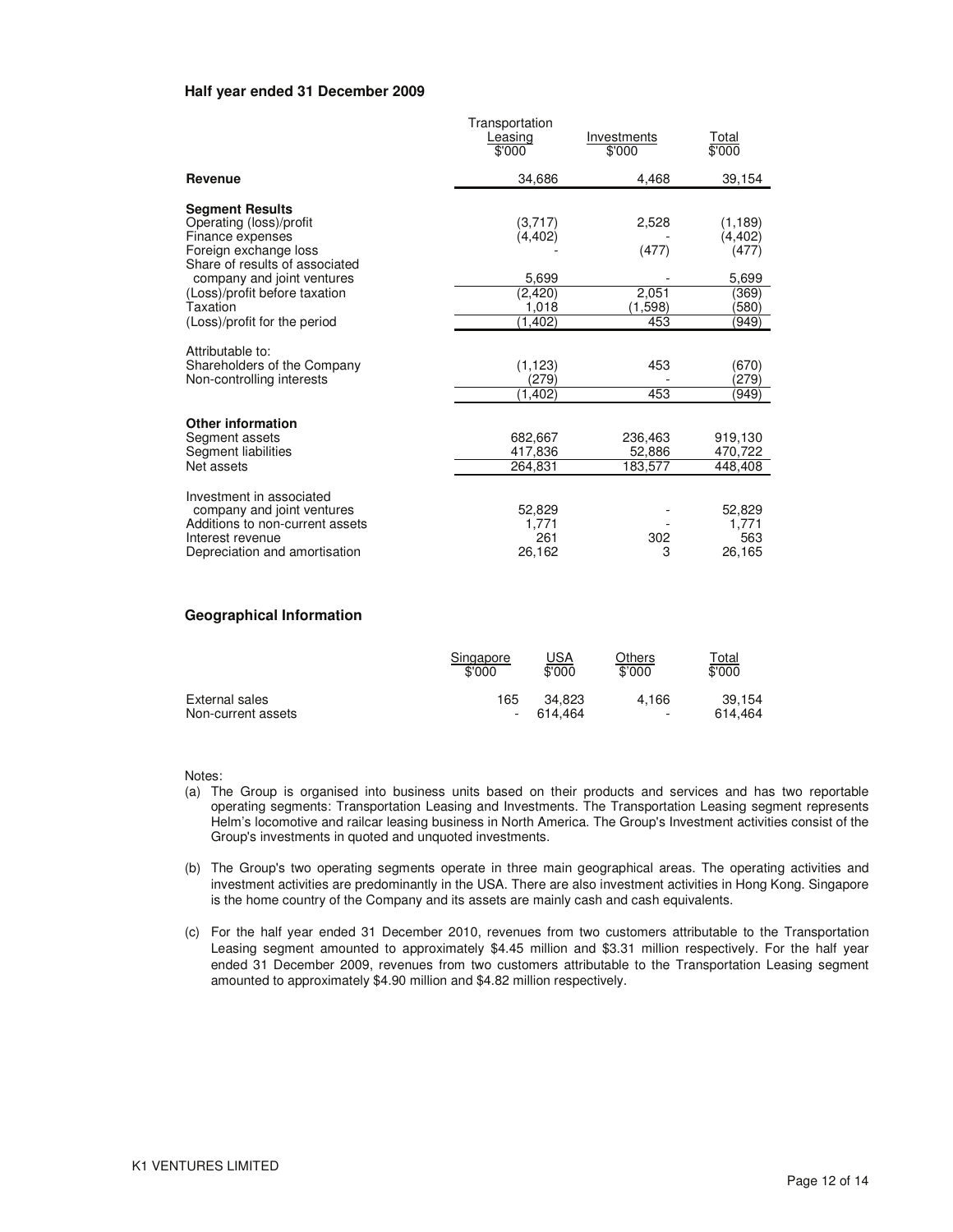## **15. REVIEW OF SEGMENT PERFORMANCE**

Not applicable.

## **16. INTERESTED PERSON TRANSACTIONS**

|                                        |           | Aggregate value of all<br>interested person |                        |                       |  |
|----------------------------------------|-----------|---------------------------------------------|------------------------|-----------------------|--|
|                                        |           |                                             |                        |                       |  |
|                                        |           | transactions during the                     |                        |                       |  |
|                                        |           | financial year under                        |                        |                       |  |
|                                        |           | review (excluding                           | Aggregate value of all |                       |  |
|                                        |           | transactions less than                      | interested person      |                       |  |
|                                        |           | \$100,000 and                               | transactions conducted |                       |  |
|                                        |           | transactions conducted                      |                        | under a shareholders' |  |
|                                        |           | under shareholders'                         | mandate pursuant to    |                       |  |
|                                        |           | mandate pursuant to                         | Rule 920 of the SGX    |                       |  |
| Name of Interested Person              |           | <b>Rule 920)</b>                            | Listing Manual.        |                       |  |
|                                        | 1 Jul 10  | 1 Jul 09                                    | 1 Jul 10               | 1 Jul 09              |  |
|                                        | to        | to                                          | to                     | to                    |  |
|                                        | 30 Dec 10 | 30 Dec 09                                   | 30 Dec 10              | 30 Dec 09             |  |
|                                        | \$'000    | \$'000                                      | \$'000                 | \$'000                |  |
|                                        |           |                                             |                        |                       |  |
| <b>General Transactions</b>            |           |                                             |                        |                       |  |
| <b>KCL Group</b>                       | ۰         |                                             | 666                    | 650                   |  |
| <b>Greenstreet Partners</b>            |           |                                             |                        |                       |  |
|                                        |           |                                             | 1,595                  | 1,700                 |  |
|                                        |           |                                             |                        |                       |  |
| <b>Corporate Treasury Transactions</b> |           |                                             |                        |                       |  |
| <b>KCL Group</b>                       | ۰         | $\qquad \qquad \blacksquare$                | 87,381                 | 89,842                |  |
| Total                                  |           |                                             | 89,642                 | 92,192                |  |
|                                        |           |                                             |                        |                       |  |

## **BY ORDER OF THE BOARD**

Kenny Lee Company Secretary 10 February 2011